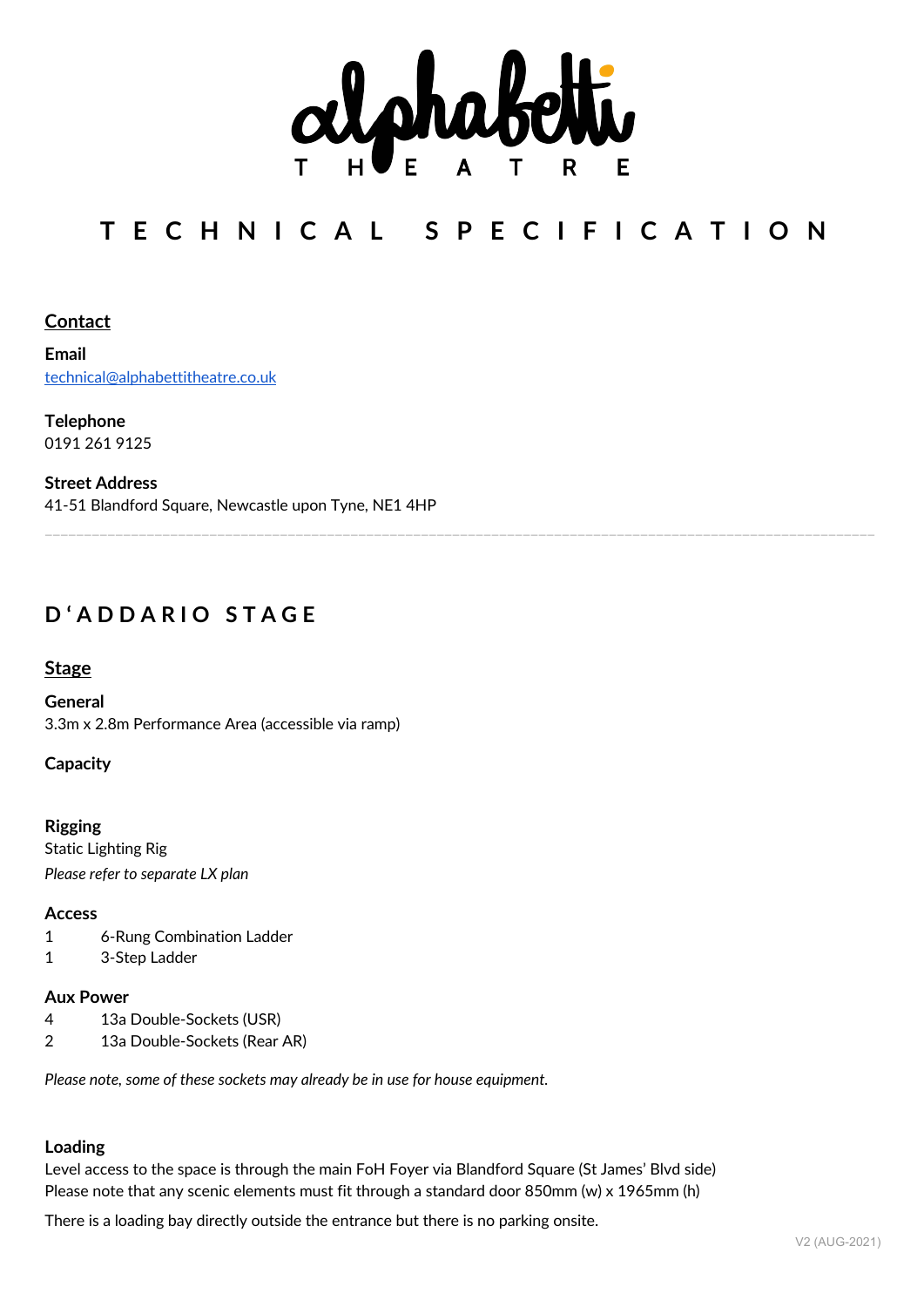# **Audio**

\_\_\_\_\_\_\_\_\_\_

# **Speakers & Control**

## **FOH**

- 2 EV ELX118P Active Loudspeakers (Wall mounted)
- 2 RCF Active Subwoofer

*Controlled by Behringer X-Air/XR18 (DV247) Digital Mixer w/ Wireless Control via Apple iPad*

\_\_\_\_\_\_\_\_\_\_\_\_\_\_\_\_\_\_\_\_\_\_\_\_\_\_\_\_\_\_\_\_\_\_\_\_\_\_\_\_\_\_\_\_\_\_\_\_\_\_\_\_\_\_\_\_\_\_\_\_\_\_\_\_\_\_\_\_\_\_\_\_\_\_\_\_\_\_\_\_\_\_\_\_\_\_\_\_\_\_\_\_\_\_\_\_\_\_\_\_\_\_\_\_\_\_

#### **Monitors**

1 RCF 710-A Active 700w loudspeaker

#### **Mics, DI & Stands**

- 4 Shure SM58
- 1 Sennheiser e902
- 2 Millenium DI-E DI Box
- 1 ARTcessories Zdirect Passive DI Box
- 6 Tall boom
- 1 Short boom

*Alphabetti carries a variety of XLR and Jack-to-Jack cables Alphabetti does not carry instrument stands*

\_\_\_\_\_\_\_\_\_\_

# **Lighting**

#### **Dimming & Control**

1 Zero88 Betapack *Controlled by Zero 88 Jester 24/12* 

## **Lanterns**

- 
- 2 LEDJ Slimline 7Q5 RGBW
- $\overline{2}$
- Source-Four PAR (WFL)
- 1 Strand Prelude PC

# **Additional**

# **Technical Requirements**

The technical aspects of an event should be discussed with the Technical Coordinator no later than 4 weeks prior to arrival.

\_\_\_\_\_\_\_\_\_\_\_\_\_\_\_\_\_\_\_\_\_\_\_\_\_\_\_\_\_\_\_\_\_\_\_\_\_\_\_\_\_\_\_\_\_\_\_\_\_\_\_\_\_\_\_\_\_\_\_\_\_\_\_\_\_\_\_\_\_\_\_\_\_\_\_\_\_\_\_\_\_\_\_\_\_\_\_\_\_\_\_\_\_\_\_\_\_\_\_\_\_\_\_\_\_\_

\_\_\_\_\_\_\_\_\_\_\_\_\_\_\_\_\_\_\_\_\_\_\_\_\_\_\_\_\_\_\_\_\_\_\_\_\_\_\_\_\_\_\_\_\_\_\_\_\_\_\_\_\_\_\_\_\_\_\_\_\_\_\_\_\_\_\_\_\_\_\_\_\_\_\_\_\_\_\_\_\_\_\_\_\_\_\_\_\_\_\_\_\_\_\_\_\_\_\_\_\_\_\_\_\_\_

All events are required to:

● Provide full technical equipment necessary to present the production; including scenery, props, costumes and staff

5 Chavet ColourDash Quad 18 LED Par 2 20m Multicolour Festoon *- houselights*